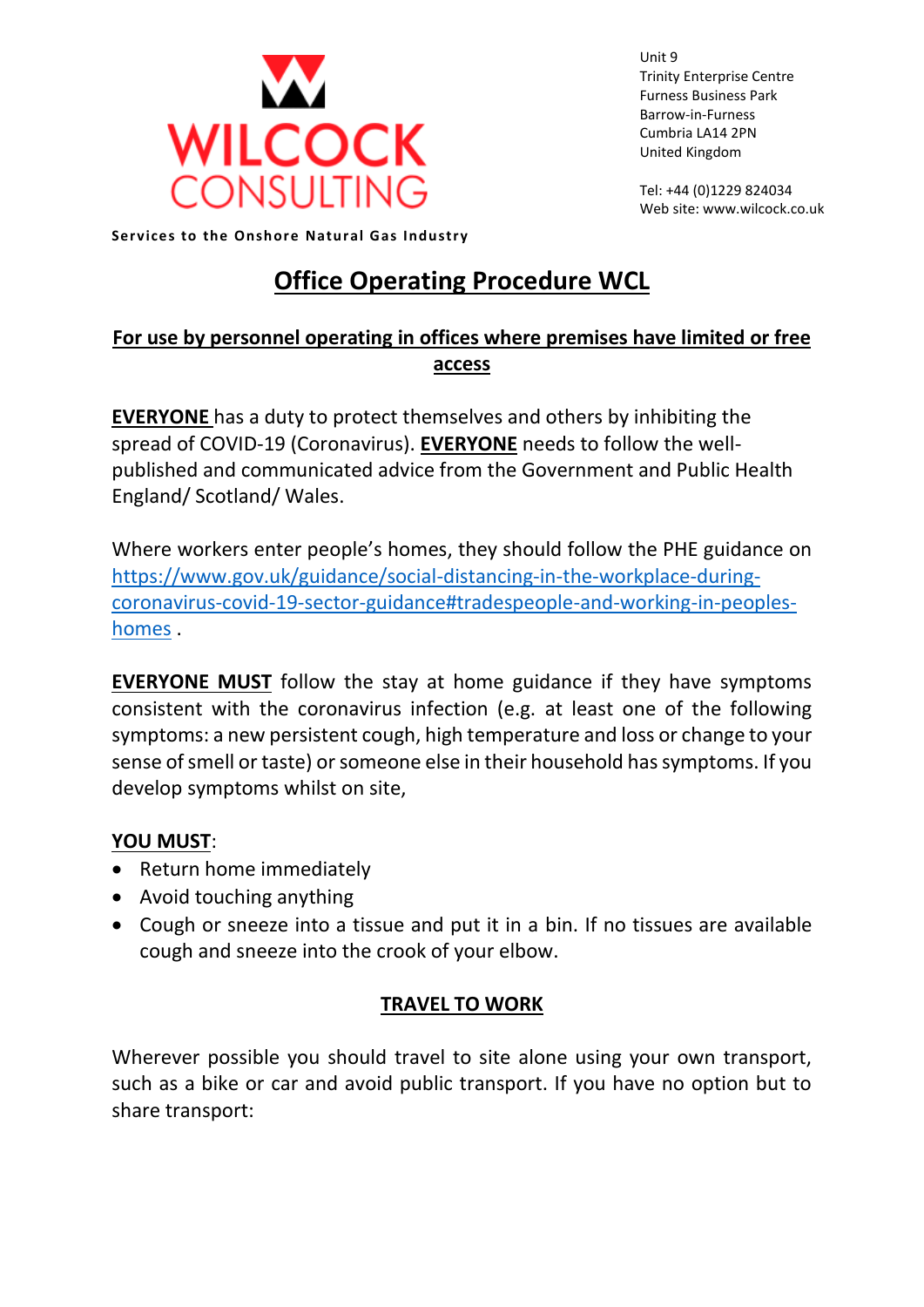- Journeys should be shared with the same individuals and with the minimum number of people at any one time.
- Good ventilation (i.e. keeping the windows open) and facing away from each other may help to reduce the risk of transmission.
- The vehicle should be cleaned regularly using gloves and standard cleaning products, with particular emphasis on handles and other areas where passengers may touch surfaces.
- If using public transport wear a face covering if you can.

# **Measures YOU MUST adopt whilst in the office:**

## **Practice Good Hygiene**

- Wash your hands thoroughly once you arrive at the office before setting to work, before and after eating and before you leave. Hands to be washed regularly for 20 seconds throughout the day. Where no washing facilities are available approved hand sanitizer to be used.
- Avoid touching surfaces when traversing the office.
- Use the cleaning products available to wipe down surfaces regularly, particularly after you have used welfare facilities (toilets) and canteen (kitchen) areas.
- The office should be thoroughly cleaned at agreed intervals depending on the level of use.

## **Avoid Close Working / Contact With Others**

- Remote working options should be considered as the most appropriate option. Working from home requires no additional measures.
- Remain a 2 metre (3 steps) distance from others, wherever possible. Ensure you sit 2 metres apart from each other, whilst eating and avoid all contact.
- Meetings should be held remotely if 2 metre distancing cannot be achieved i.e. video conferencing.
- Communication with other others to be via email/ text message/ phone call/ information board where possible.
- Do not enter the office unless invited.
- Where possible, bring pre-prepared meals and refillable drinking bottles from home. Stay on site once you have entered it, and do not use local shops.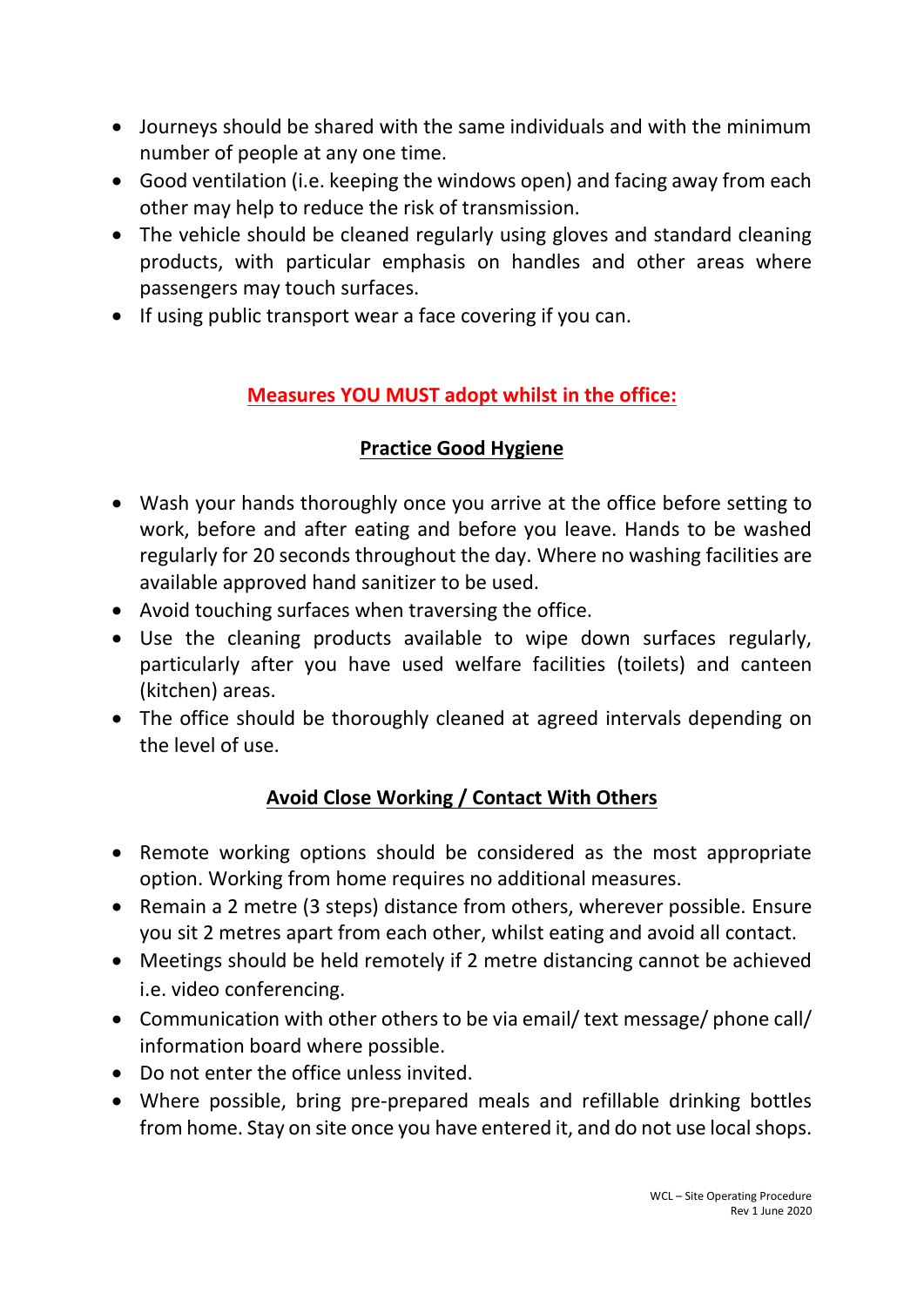• Avoid stopping and chatting to people in communal areas throughout the office complex where you usually congregate. Use passing points to let people pass, be calm and courteous to other workers whilst traversing the complex.

#### **Where essential work cannot be done whilst avoiding close working**

Carry out a dynamic risk assessment to reduce the risk to as low as possible following the hierarchy of controls:

#### **Eliminate**

- Rearrange the task to enable it to be done by one person, or by maintaining social distancing (2 metres).
- Consider alternative or additional electronic aids to reduce worker interface.

#### **Reduce**

- Minimise the frequency and time workers are within 2 metres of each other.
- Minimise the number of workers involved in these tasks.
- Workers should work side by side, or facing away from each other, rather than face to face.
- Workers should wash their hands before and after using any equipment.

## **Isolate**

• Keep groups of workers together in teams (e.g. do not change workers within teams), as small as possible and away from other workers wherever possible.

## **Control**

• Where face to face working is essential to carry out a task within 2 metres keep this to 15 minutes duration or less where possible.

## **PPE**

• Consider the use of personal protective equipment (PPE). E.g. suitable barrier masks such as an FFP1, 2 or 3 class mask, goggles or safety glasses with side covers and / or gloves. This **MUST** be worn for work activities where a **2 metre** distance cannot be achieved, such as a two person lift. PPE is not required to be worn when momentarily passing someone if it is unavoidable.